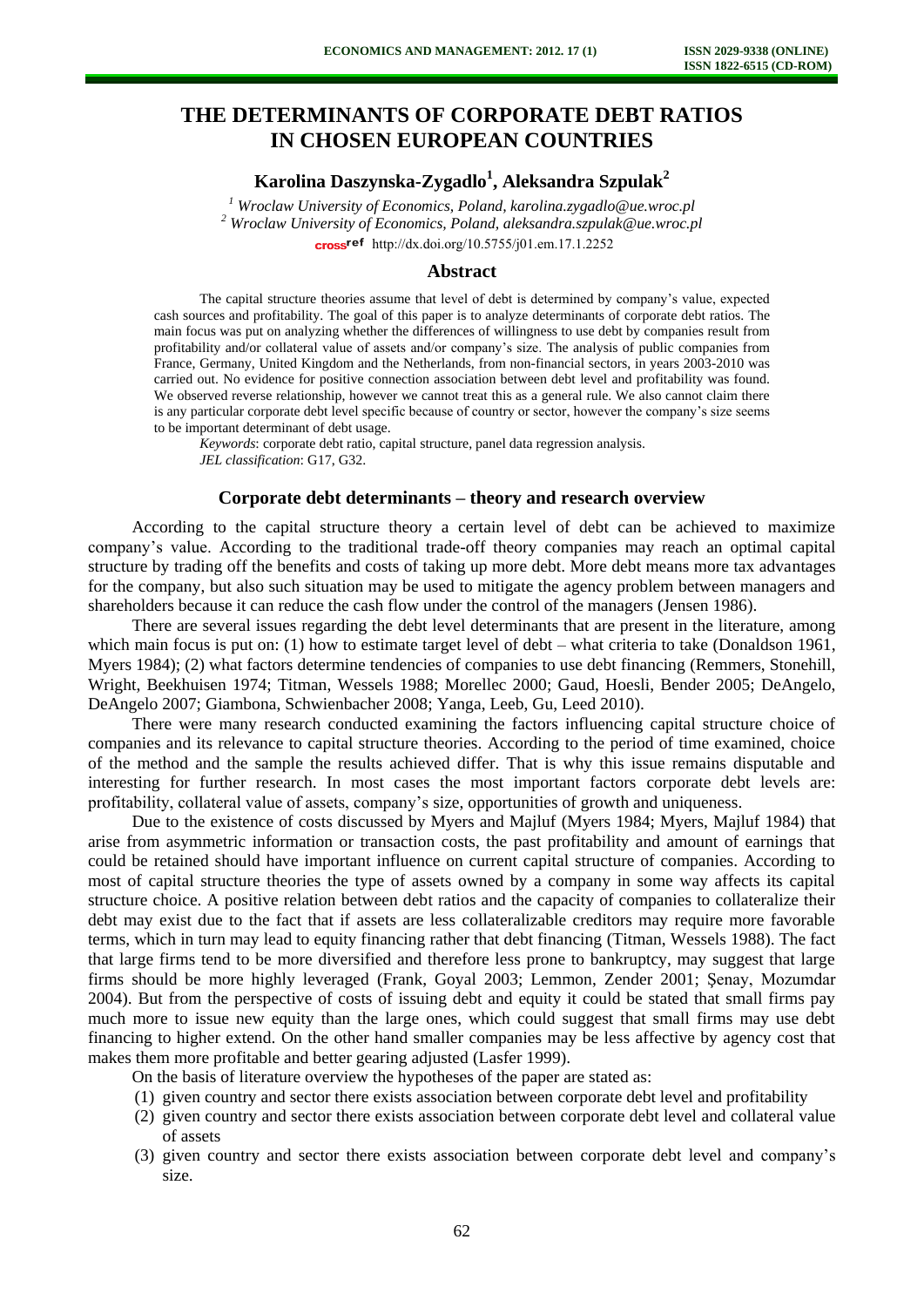Additionally from theoretical point of view companies from the same sector should have similar capital structure according to chosen financing policy and should show similar willingness to use debt financing according to tax and legal conditions of running a business in a certain country.

#### **Research results**

#### **1. Data and methodology**

To test previously pointed hypotheses panel data regression analysis was employed. Representative sample of public companies from France, Germany, United Kingdom and the Netherlands, from nonfinancial sectors, in years 2003-2010 was chosen. Bearing in mind that the research period covers years of crisis on financial markets that influenced economy and business, special attention was given to the results obtained in this particular period. To create relevant homogenous groups of companies ANOVA analysis was employed. According to the results obtained from ANOVA all data was divided by country of origin, sector and year. Corporate debt ratios was measured by long term debt, short term debt and total debt over total book assets value ratio, respectively. Corporate debt is measured on the basis of book values, assuming that book values of debt and equity were less sensitive to financial distress that companies were facing during the years of crisis on the financial markets. Profitability was measured by operational income over sales ratio, return on assets and return on equity, collateral value of assets was measured by fixed assets over total assets ratio while company's size by logarithm of sales. Data was gathered form Amadeus database and all calculations were conducted in STATISTICA software. Results revile that distributions of debt measures are skewed to the right for long and short term debt ratios, while it can be approximated by normal distribution for total debt ratio. Not all factors (i.e. country, sector and year) where statistically significant and therefore it was reasonable to concentrate on panels build from countries and years. Moreover, raw data gained from the database contained several mistakes like negative values of debt ratios or highly negative values of operational income over sales ratio.

# **2. Debt measures distributions**

The goal of statistical analysis was the identification of the dependent variable. Three candidates were considered: long term debt, short term debt and total debt over total book assets value ratio, respectively. The proprieties of distribution desired for further analysis were: symmetric and mound shape distribution defined by normal distribution. The investigation of the three ratios' distributions was conducted for following groups:

- (1) all observations
- (2) 4 groups countries: France, Germany, United Kingdom and the Netherlands
- (3) 2 groups sectors: production and nonproduction
- (4) 8 groups years: form 2003 to 2010

The distribution of long term debt over total book assets value ratio (LD/BTA) is highly skewed to the right for all observations as well as for all countries, in each sector and year. In all cases mean is greater than median and skewness almost always is near 1.5. In this case almost 53% of all companies had LD/BTA ratio not higher than 10% of total book assets value while 75% of all companies had LD/BTA ratio not higher than 20% of total book assets value.

The distribution of the short term debt over total book assets value ratio (STD/BTA) ratio is skewed to the right as well but skewness is not as strong as it is in case of LD/BTA ratio. Although mean for all analysed groups is greater than median skewness in the same time is lower by around 1 and ranges between 0.3 - 0.9. At the same time STD/BTA ratio distribution is platykurtic while LTD/BTA ratio distribution is leptokurtic what results in higher dispersion of STD/BTA ratio values comparing to LD/BTA ratio. Moreover for two countries: France and Netherlands STD/BTA ratio can be approximated by normal distribution. 75% of all companies had STD/BTA not higher than 40% of total book assets value.

In case of total debt over total book assets value ratio *(*TD/BTA) we observe less homogeneity in the shapes of ratio distributions which is a result of overlapping of previous two ratios' distribution shapes. However, the skewness of TD/BTA distribution for all groups analysed is around 0 what indicates that TD/BTA ratio distribution is more symmetric than previous two ratios' i.e. LD/BTA and STD/BTA distributions. From this general tendency we observe one exception – France where TD/BTA ratio distribution should be recognised as skewed to the left with the highest values of TD/BTA ratio. Kurtosis, as the second indicator of the distribution shape, is negative for all groups but its values are not greater than – 0.8 what gives weekly platykurtic distribution of TD/BTA ratio. From all distributions the one – for production companies – may be approximated by normal distribution, what means that companies with high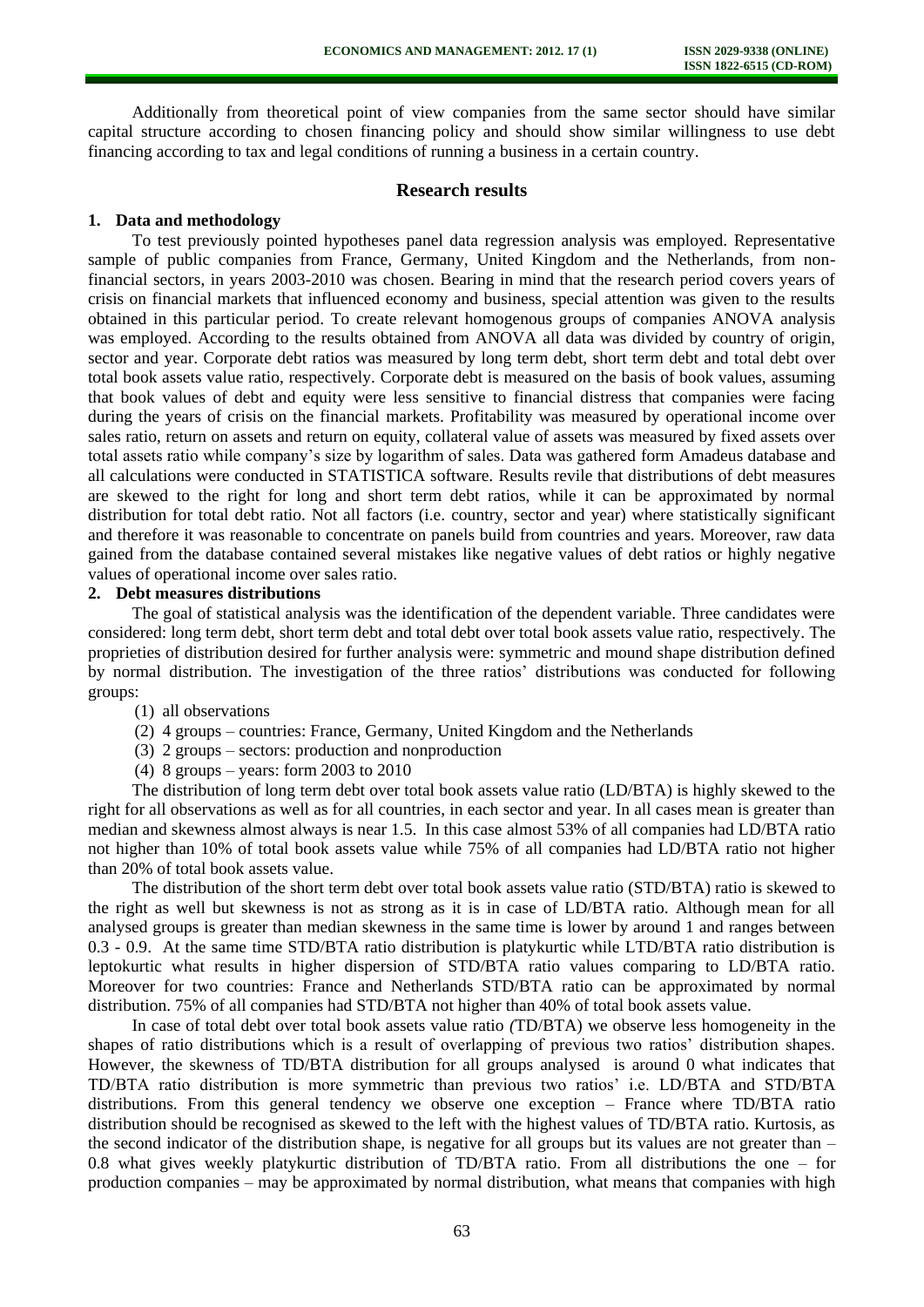LD/BTA ratios have low STD/BTA ratio and vice versa and in 50% of all production companies TD/BTA ratio ranges between  $30 - 50\%$  of total book assets value with just a few having very low and very high TD/BTA ratio. For the rest of the groups analysed platykurtic shape of TD/BTA ratio distribution exist due to fact that frequency of low values of TD/BTA ratio is greater than high values of TD/BTA ratio. Usually TD/BTA ratio ranges between 30 – 60% of total book assets value. As being the most similar to normal distribution for further analysis TD/BTA ratio was chosen.

# **3. ANOVA results**

ANOVA analysis was employed to create homogenous groups of TD/BTA ratio – i.e. groups of companies with similar level and variation of TD/BTA ratio. First – with usage of single factor ANOVA – three factors were investigated:

- (1) Factor *Country* with 4 levels: France, Germany, United Kingdom and the Netherlands
- (2) Factor *Sector* with 2 levels: production and nonproduction
- (3) Factor *Year* with 8 levels: 2003 to 2010

The results of single factor ANOVA are given in table 1.

| <b>Factor</b>  | <b>SS</b> | df | <b>MS</b> | F      | p-value |
|----------------|-----------|----|-----------|--------|---------|
| <b>Country</b> | 2,545     | 3  | 0,848     | 35,901 | 0.000   |
| <b>Sector</b>  | 0.213     |    | 0,213     | 9,001  | 0,003   |
| Year           | 0,528     |    | 0,075     | 3,193  | 0,002   |

**Table 1.** Single factor ANOVA results for TD/BTA ratio

As p-values are less than 0.05 all factors are statistically significant what means that at least one group mean created by each factor is statistically different from others. To create homogenous groups for factor *Country* a multiple comparisons of means procedure was employed. Results are given in table 2.

|                                 | <b>Mean</b> | homogenous group no. |      |      |  |
|---------------------------------|-------------|----------------------|------|------|--|
| <b>Country</b>                  |             |                      |      |      |  |
| <b>GERMANY</b>                  | 0.378       |                      | **** |      |  |
| <b>UNITED</b><br><b>KINGDOM</b> | 0.416       | ****                 |      |      |  |
| <b>NETHERLANDS</b>              | 0,423       | ****                 |      |      |  |
| <b>FRANCE</b>                   | 0.502       |                      |      | **** |  |

**Table 2.** Multiple comparison of means results, Scheffe test, factor *Country*, TD/BTA ratio

Next step was to investigate interactions between factors: *Country*, *Sector* and *Year*. For this goal a factorial ANOVA was conducted. The results are given in table 3.

**Table 3**. Factorial ANOVA results for TD/BTA ratio

| <b>Effect</b>       | <b>SS</b> | df | <b>MS</b> | F     | p-value |
|---------------------|-----------|----|-----------|-------|---------|
| Country*sector      | 0.101     | 3  | 0.034     | 1.420 | 0.235   |
| Country*year        | 1.172     | 21 | 0.056     | 2.362 | 0.000   |
| sector*year         | 0.013     |    | 0.002     | 0.076 | 0.999   |
| Country*sector*year | 0.176     | 21 | 0.008     | 0.354 | 0.997   |

Only two factors: *Country* and *Year* interact (p-value is almost 0.00) what means that general tendency observed in figure 1 may vary from country to country. This can be seen from the mean plot (see figure 1) of TD/BTA ratio grouped simultaneously by factors *Country* and *Year.*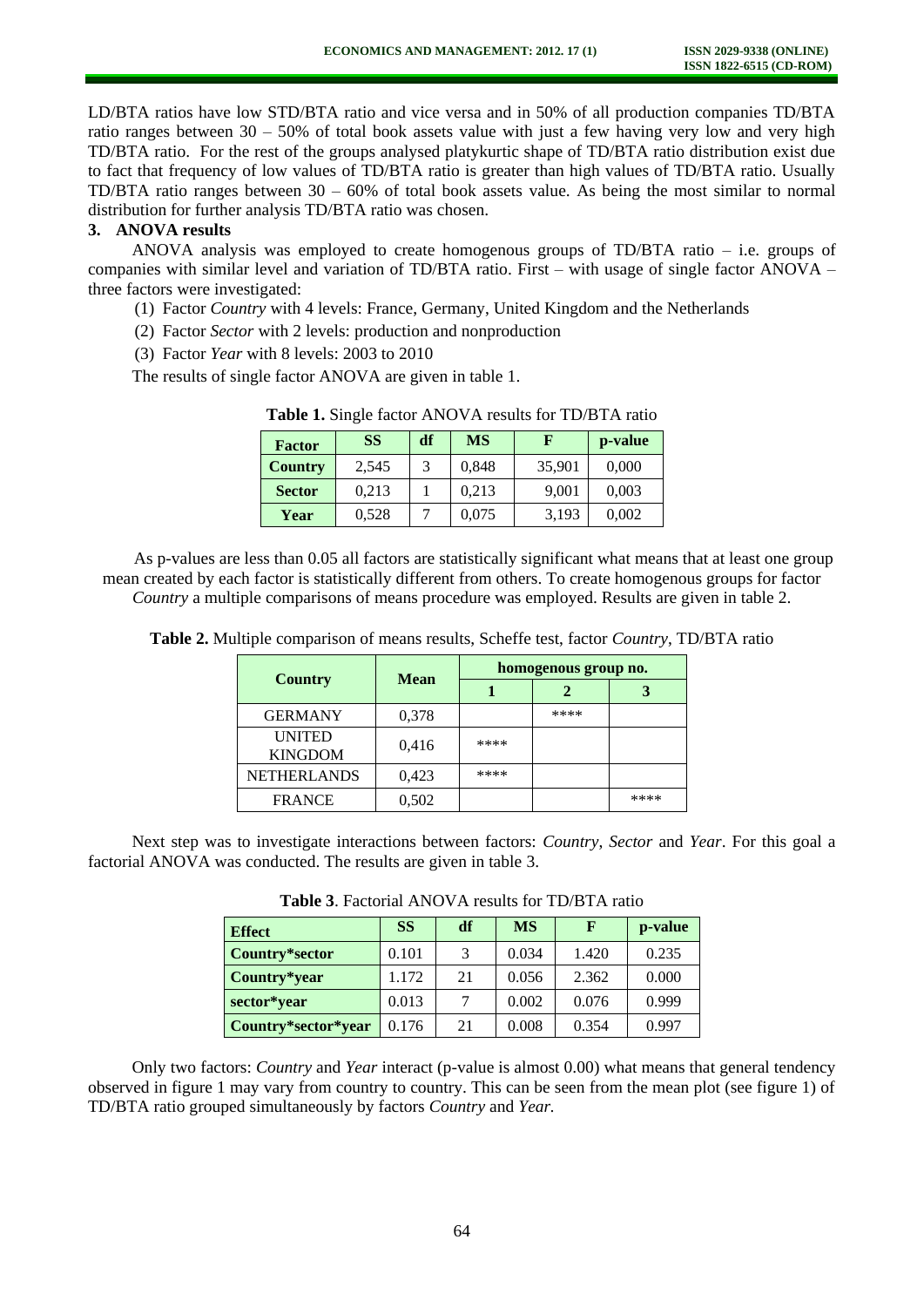

**Figure 1.** Mean plot for TD/BTA ratio grouped by factors *Country* and *Year* 

Common tendency, described earlier, is observed in France and in UK. In Netherlands, however, TD/BTA ratio decreases over whole period 2003 – 2010 and drops significantly after 2008. In Germany, by contrast, TD/BTA ratio decreases slightly to 2007 and increases after 2007.

#### **4. Panel data regression analysis**

On the basis of ANOVA results panels for final regression analysis cover groups of TD/BTA ratios created by *Country\*Year* factors:

Panel 1: France and UK over 2003 – 2010;

Panel 2: Netherlands over 2003 – 2010;

Panel 3: Germany over 2003 – 2010;

H1: given country there exists association between corporate debt level and profitability;

H2: given country there exists association between corporate debt level and collateral value of assets;

H3: given country there exists association between corporate debt level and company's size.

The variability of TD/BTA ratio (Y) is assumed to be dependent from at least three factors: profitability, collateral value of equity and company's size. Profitability was measured by operational income over sales ratio OI/S (X1), return on assets EBITDA/TA (X2) and return on equity EBIT/E (X3), collateral value of assets was measured by fixed assets over total assets ratio FA/TA (X4) while company's size by logarithm of sales LnS (X5). Because of time series pattern observed in TD/BTA ratio, and not observed in the same time in any explanatory variable X, additional *t* explanatory variable was included in regression analysis. Hypothesized multiple regression model structure is following:

$$
Y_{i,p} = \alpha_{0,p} + \alpha_{k,p} X_{k,i,p} + t + \varepsilon_p \tag{1}
$$

where:

*Y* – TD/BTA ratio  $X_k - k$  explanatory variable  $\alpha$  – multiple regression parameters *ε* – error term  $p$  – panel number,  $p = 1, 2, 3$ 

 $k$  – explanatory variable *X* number,  $k = 1, ..., 5$ 

 $t$  – period number,  $t$  = 1, …, 8

*i* - case number, *i* = 1, …, 19 976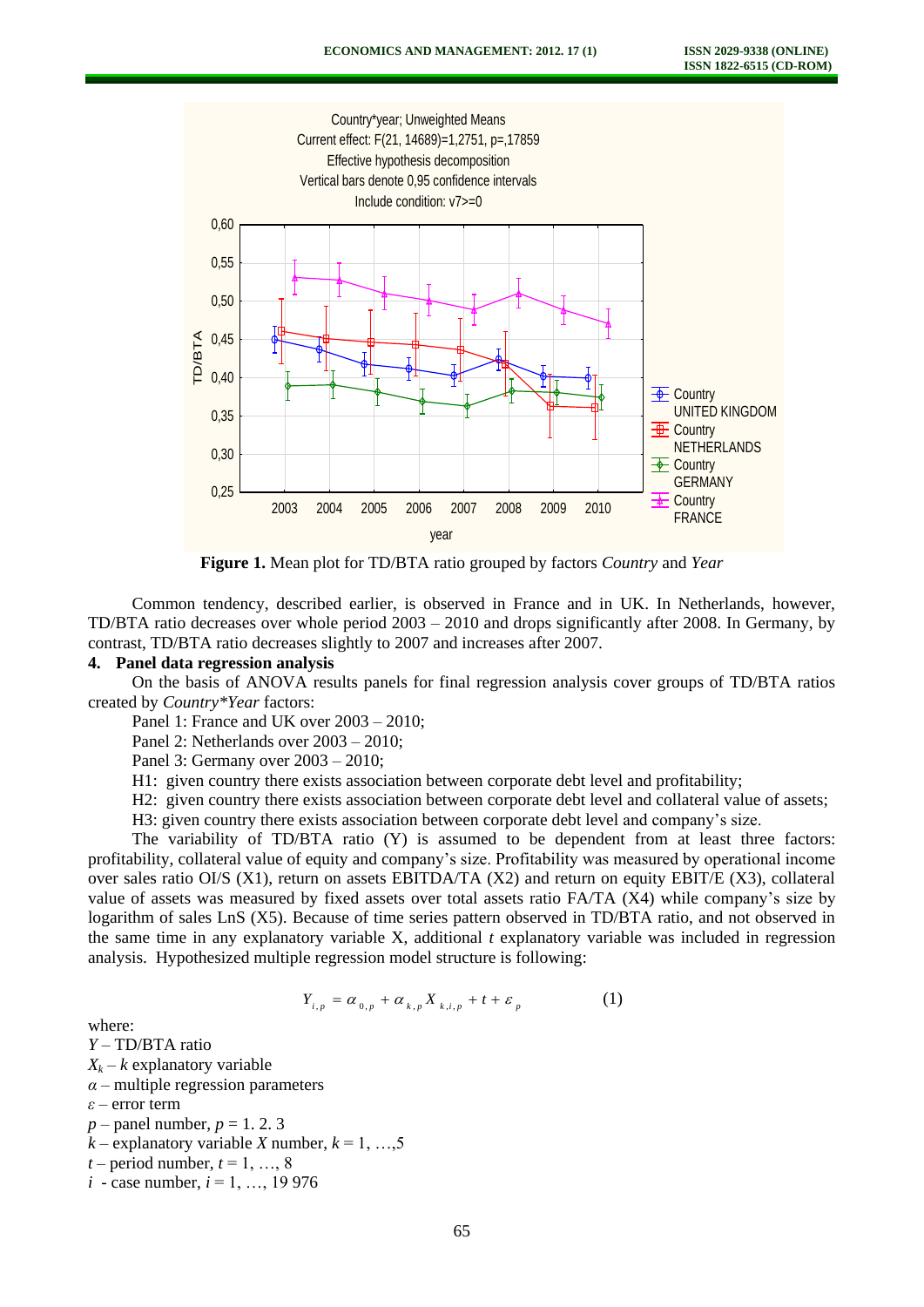Although first attempt in explaining TD/BTA variability resulted in statistically significant regression coefficients the investigation of correlograms graphing correlations between TD/BTA and explanatory variables visibly excluded existence of such relationships among variables. The results obtained are highly influenced by outliers and influential observations. Some of them exist due to errors, like e.g. negative TD/BTA values. Table 4 consists of basic statistics of explanatory variables including Grubbs tests for detecting unusual observations.

| <b>Explanatory</b><br>variables | <b>Valid N</b> | <b>Mean</b> | <b>Percentile</b> | <b>Percentile</b><br>95 | Std.<br>Dev. | <b>Grubbs</b><br><b>statistics</b> | p-value |
|---------------------------------|----------------|-------------|-------------------|-------------------------|--------------|------------------------------------|---------|
| O <sub>1</sub> /S               | 9603           | 0.302       | 0.079             | 0.913                   | 4.733        | 61.676                             | 0.000   |
| <b>EBITDA/TA</b>                | 14952          | 0.083       | $-0.263$          | 0.267                   | 3.120        | 121.897                            | 0.000   |
| EBIT/E                          | 16113          | 0.061       | $-0.696$          | 0.534                   | 10.118       | 120.063                            | 0.000   |
| FA/TA                           | 16311          | 0.478       | 0.045             | 0.927                   | 0.266        | 1.962                              | 1.000   |
| LnS                             | 15280          | 11.002      | 6.073             | 15.745                  | 2.862        | 5.535                              | 0.000   |

**Table 4.** Descriptive statistics and Grubbs test for explanatory variables

At least one outlier exists in variables OI/S, EBITDA/TA, EBIT/E and LnS. For these variables 5% of observations from both sides of distributions were excluded from further analysis. EBITDA/TA was also excluded from further analysis due to strong correlation with EBIT/E which results in multicollinearity of these variables (usually the direction of coefficient before EBITDA/TA in regression model was different from corresponding correlation coefficient). Again multiple regression analysis, particulary a stepwise procedure was employed to estimate regression coefficients (see tab. 5)

| explanatory<br>variables | b                                                                                      | Std.Err. of b | t(7389)  | p-value |  |  |  |
|--------------------------|----------------------------------------------------------------------------------------|---------------|----------|---------|--|--|--|
| Panel 1                  | R= .375 R2= .141 Adjusted R2= .140 F(4.5549)=226.86 p<0.00 Std.Error of estimate: .167 |               |          |         |  |  |  |
| Intercept                | 0.268                                                                                  | 0.016         | 16.979   | 0.000   |  |  |  |
| O <sub>1</sub> /S        | $-0.107$                                                                               | 0.011         | $-9.533$ | 0.000   |  |  |  |
| EBIT/E                   | 0.115                                                                                  | 0.013         | 8.488    | 0.000   |  |  |  |
| FA/TA                    | $-0.091$                                                                               | 0.010         | $-9.437$ | 0.000   |  |  |  |
| LnS                      | 0.023                                                                                  | 0.001         | 17.620   | 0.000   |  |  |  |
| Panel 2                  | R= .660 R2= .435 Adjusted R2= .423 F(2.94)=36.231 p<.00 Std. Error of estimate: .123   |               |          |         |  |  |  |
| Intercept                | $-0.011$                                                                               | 0.102         | $-0.105$ | 0.917   |  |  |  |
| O <sub>1</sub> /S        | $-0.375$                                                                               | 0.076         | $-4.961$ | 0.000   |  |  |  |
| LnS                      | 0.042                                                                                  | 0.007         | 5.853    | 0.000   |  |  |  |
| Panel 3                  | R= .446 R2= .199 Adjusted R2= .196 F(3.782)=64.851 p<0.00 Std.Error of estimate: .162  |               |          |         |  |  |  |
| Intercept                | 0.123                                                                                  | 0.047         | 2.609    | 0.009   |  |  |  |
| O <sub>1</sub> /S        | $-0.260$                                                                               | 0.036         | $-7.255$ | 0.000   |  |  |  |
| FA/TA                    | 0.151                                                                                  | 0.031         | 4.860    | 0.000   |  |  |  |
| LnS                      | 0.024                                                                                  | 0.004         | 6.912    | 0.000   |  |  |  |

**Table 5.** Regression statistics and regression parameters (data set reduced)

We cannot be fully satisfied with achieved results. Although explanatory variables are statistically significant what means that they may determine TD/BTA ratio, determination coefficient  $R^2$  is low. In case of panel 2, sample of non-financial, public companies from the Netherlands, chosen explanatory variables explain 44% of the real variability of the TD/BTA ratio. It might result from higher homogeneity of this panel than the other two panels. Negative relation between OI/S and TD/BTA ratios can be observed, what means that companies with higher operating margin are less leveraged. On the other hand positive relation can be observed between LnS and TD/BTA ratios what means that bigger companies are more leveraged.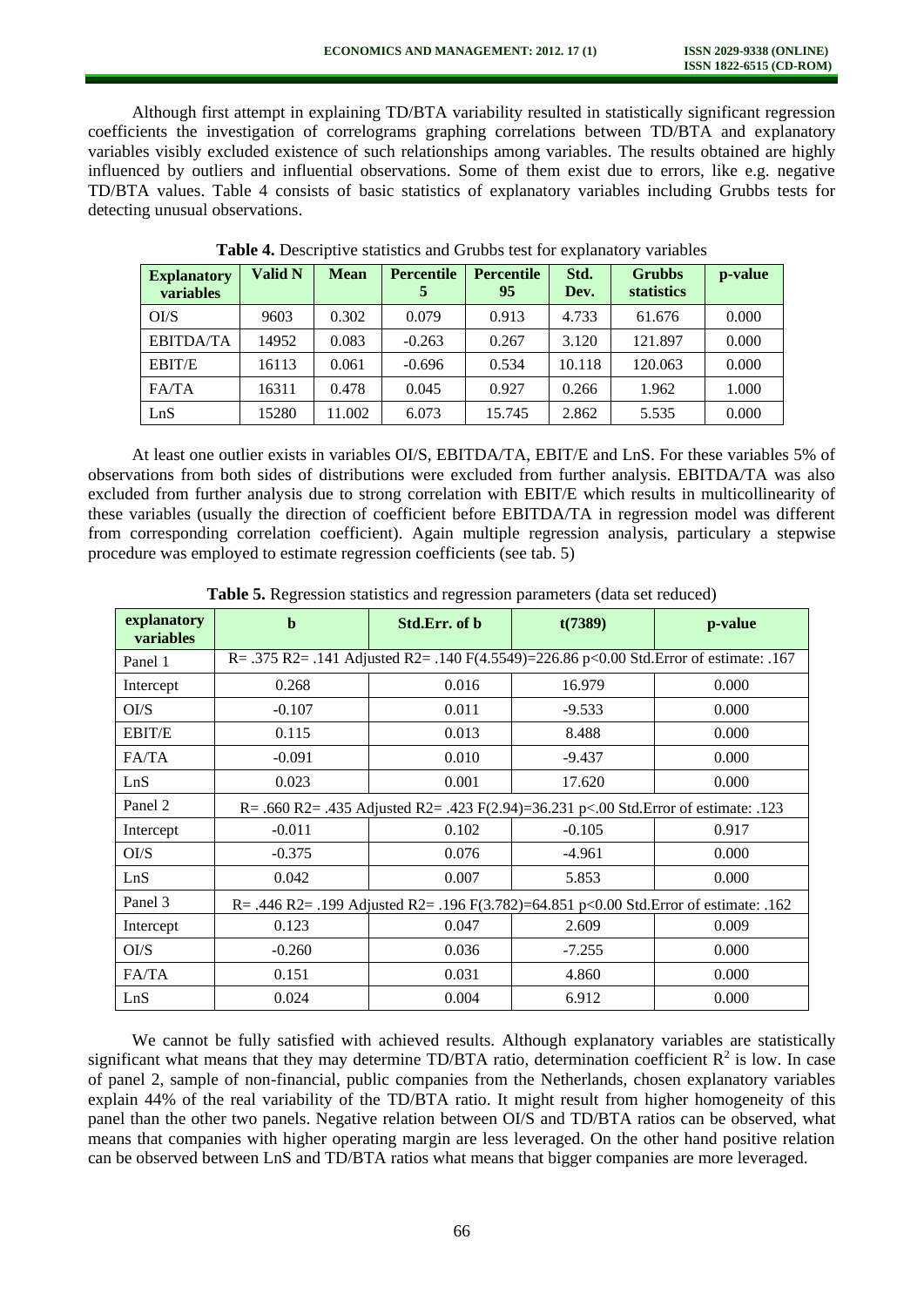To support previous conclusion correlation analysis between TD/BTA and explanatory variables X was carried out. Correlation coefficients between TD/BTA and explanatory variables X are given in table 6.

|                      | dependent variable TD/BTA |         |         |  |  |
|----------------------|---------------------------|---------|---------|--|--|
| explanatory variable | panel1                    | panel 2 | panel 3 |  |  |
| O <sub>1</sub> /S    | $-0.19$                   | $-0.48$ | $-0.32$ |  |  |
| <b>EBITDA/TA</b>     | 0.04                      | 0.16    | $-0.01$ |  |  |
| <b>EBIT/E</b>        | 0.22                      | 0.39    | 0.14    |  |  |
| FA/TA                | $-0.14$                   | $-0.07$ | 0.24    |  |  |
| LnS                  | 0.30                      | 0.54    | 0.35    |  |  |

**Table 6.** Correlation coefficients between TD/BTA and explanatory variables X in respective panels

Regression coefficients and correlation coefficients have the same direction so there is no coincidence between results of regression and correlation analysis.

Although regression statistics indicate that relationships observed in the sample are statistically significant explained variation of TD/BTA is still very low and ranges from 14% in the first panel to 42% in the second panel. So in fact pointed explanatory variable explain some of the variation of TD/BTA but the vast majority of it is not explained at all. This fact appears probably due to heterogeneity of panels and apparent time tendency in TD/BTA that does not exist in explanatory variables and due to some other, not included, factors that influence the TD/BTA.

Correlations coefficients are statistically significant but even though some extreme observations were excluded from analysis investigation of correlograms do not give strong evidence to support observed relationships among variables therefore it direction should be interpret with high distrust.

Explored data set contains several mistakes that may result in existence of unusual observations that influence received regression models. Although some steps were taken in order to exclude such observations but in reality after such a procedure new outliers usually appear.

## **Conclusions**

The research shows deep diversity of capital choices realized by analyzed companies. We cannot be sure about universal financing policy in researched group however some statistically significant relations have been found. While our results are not conclusive, they document some empirical regularities that are consistent with existing theory.

On the basis of conducted research it can be stated that there exists sufficient evidence to conclude that there is negative association between corporate debt ratio and operational margin ratio. Especially it can be observed in Dutch companies. The higher operating margin the lower debt ratio, which can signify that companies are more likely to finance its operations by internal funds (retained earnings) when availability of that source is increasing. The same relation can be observed in remaining panels, but the relation is weaker. That conclusion is consistent with the results reported by Yanga and coauthors (Yanga, Leeb, Gu, Leed 2010), and Myers and Majluf (Myers 1984; Myers, Majluf 1984) confirming "pecking order theory" to some extent.

There is also association between collateral value of assets (FA/TA) and corporate debt ratio. At least it was found in two out of three analyzed panels. According to existing theory the relation should be positive due to the fact that the higher value of assets that can be used as collateral the higher possibilities of debt financing. Weak positive association exists in companies from France and UK that are represented in panel 1. But negative association exists in panel 3 representing German companies. It proves that results are inconsistent among the whole data set. Weak relationships along with inconsistent results caused rejecting second hypothesis, but it stays in line with result obtained by Titman and Wessels (Titman, Wessels 1988).

Results shown on association of size of companies given as LnS with corporate debt ratio can be treated as sufficient to conclude that size of the company can determine usage of debt. The relation is positive therefore along with growth of the company, increase of debt ratio can be observed. Especially in companies from the Netherlands where there is highest significance, but companies from remaining panels